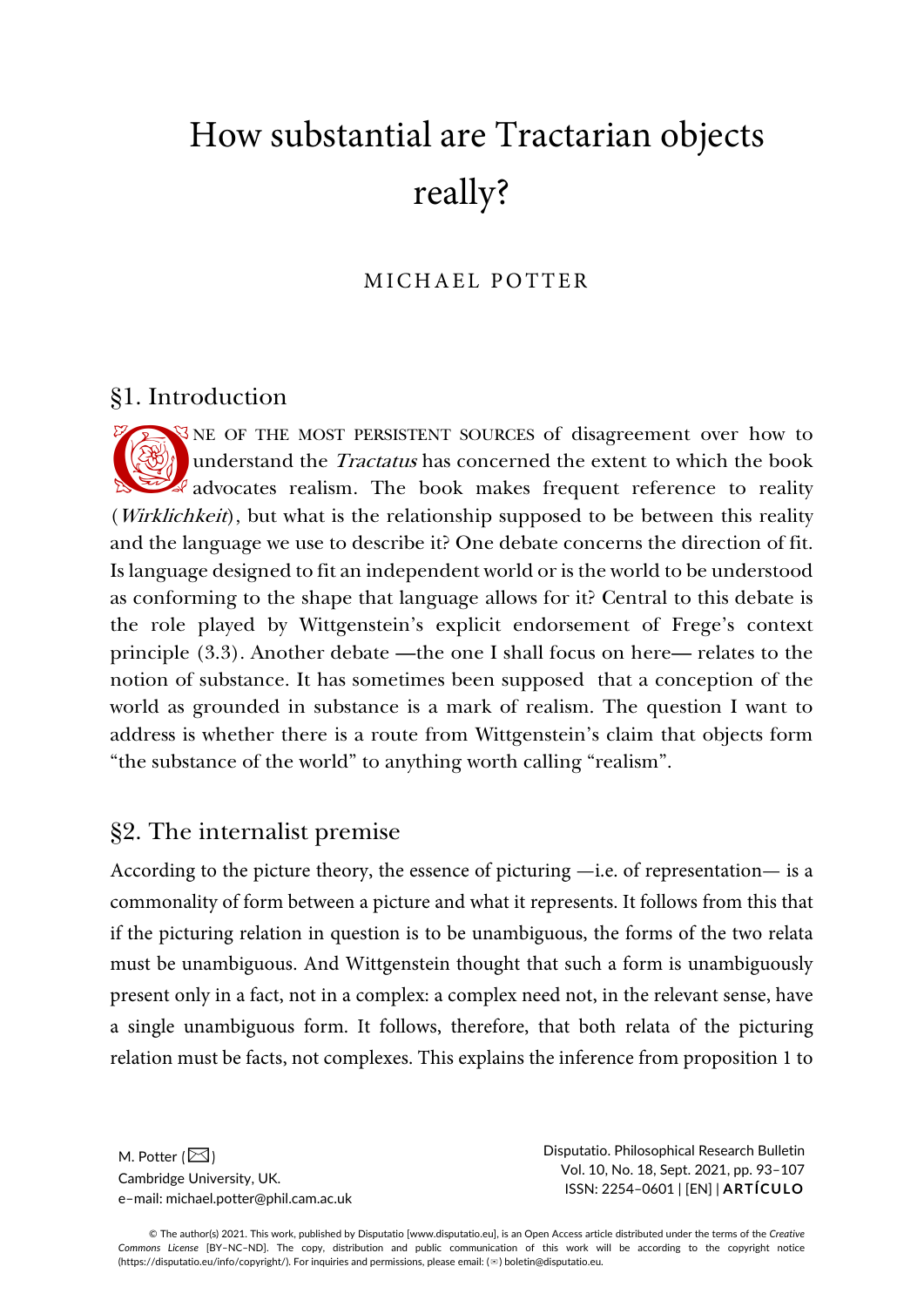proposition 1.1: given that the world consists of what is the case, i.e. what can be pictured, it must consist of facts, because only facts can be relata of the picturing relation.

This, though, invites us to scrutinize proposition 1 more carefully. Why believe *it*? Why suppose that the world consists only of what is the case, i.e. what can be pictured? Textbooks on the Tractatus largely ignore this question curiously so, given the central role the proposition plays in the book. This tendency originated with Russell, the book's earliest exegete, who in his introduction to the Tractatus observed (correctly) that the world is not described by merely naming all the objects in it, but did not go on to explain why one should think that the world is completely described by stating all the facts as to how the objects are configured. Nor did he note the sense in which defining the world as Wittgenstein did privileges what is in principle describable. To see why proposition 1 does give the book a contestable starting point, one has only to consider how different it might have been if it had begun: "The world is everything that occurs. The world is the totality of events, not of facts". Or: "The world is everything that is real. The world is the totality of things, not of facts". Neither of these beginnings is *prima facie* absurd, but Wittgenstein does not pause to explain what is wrong with them.

I have elsewhere (2020, p. 320) called proposition 1 the "internalist premise" of the Tractatus. I might also have called it a weakly idealist premise, but avoided the word "idealism" because I wanted to reserve it for the more specific idealism that Wittgenstein identified (in the 1916 notebook if not in the text of the Tractatus itself) with realism. Proposition 1 is weakly idealist because it holds that the world is at least of the right kind to be described propositionally, even if whether it actually can be so described is a question for further investigation.

If the whole *Tractatus* is premised on at least this weak idealism, that suffices to explain the discomfort Wittgenstein is known to have felt with Frege's swift dismissal of idealism in his 1919 article, "Thoughts". He believed that there were "deep grounds" for idealism which Frege had not grasped (Schmitt 2003), and he later said that Frege had "attacked idealism on its weak side, whereas a worthwhile criticism of idealism would attack it just where it was strongest" (Geach 1977, p. vii).

Nonetheless, even if the weak idealism of the book's opening is accepted, this does not settle the exegetical issues concerning realism that I mentioned at the outset. It does not settle the direction of fit between language and world, nor does it settle whether the world is grounded in an unsayable feature such as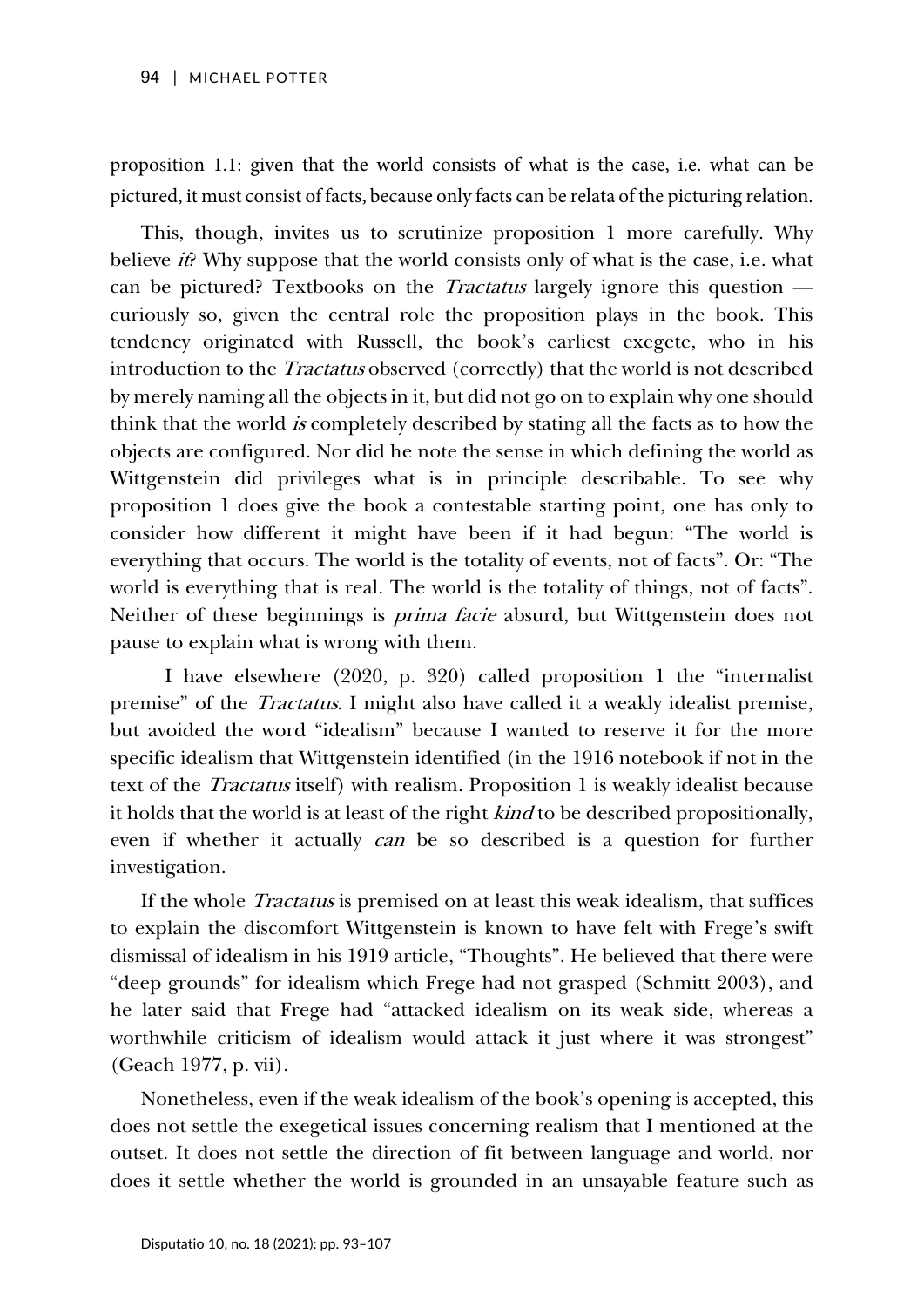substance is sometimes taken to be.

# §3. Tractarian objects and Frege

Tractarian objects are simple, by which Wittgenstein meant that they have no complexity expressible in language. (Whether they have some other sort of complexity is a question we shall return to later.) In holding this Wittgenstein disagreed with both Frege and Russell, who held versions of realism that envisaged the world as explicitly complex.

Central to Frege's realism was his belief, which underpins the sense/reference distinction, that a single object may be thought about in different ways: we do not take the object into thought direct, but only by thinking about it in some way or other. The notion of sense is then required in order to explain how different ways of thinking may be ways of thinking about the same thing. Frege's classic expression of this view (1980, p. 80) occurs in a letter he drafted responding to Jourdain's question (very likely to have been prompted by his conversations with Wittgenstein) whether he now accepted that Russell's theory of descriptions shows the distinction between sense and reference to be unnecessary. Writing from Norway around the same time, Wittgenstein told Russell that his theory of descriptions was 'quite certainly correct' (McGuinness 2012, no. 30). This makes it seem as though Wittgenstein straightforwardly sided with Russell against Frege and held that our thought about the world is unmediated by any such notion as that of Fregean sense. In 1913–14 he may indeed have done so. Soon thereafter, however, he came to see that Frege's distinction is required even if we reject the notion of identity on which Frege's own argument for it relied. Wittgenstein realized, that is to say, that we still need two distinctions. We need first to distinguish between the components of a proposition and the components of the fact that makes it true: this is so that we can explain how it is possible to judge falsely. And we then need to distinguish further between the components of a proposition and the components of the sign used to express the proposition: this is so that we do not find ourselves committed to the extreme version of linguistic idealism which would hold that the structure of the world can be read off trivially from the structure of the sentences of ordinary language.

The first point for us to note in relation to the Tractarian semantics, then, is that by the time of the Tractatus Wittgenstein adhered, like Frege, to a two– stage semantic theory, in contrast to Russell's one–step theory. For Frege, a proper name expresses a sense, which refers (or not) to an object. For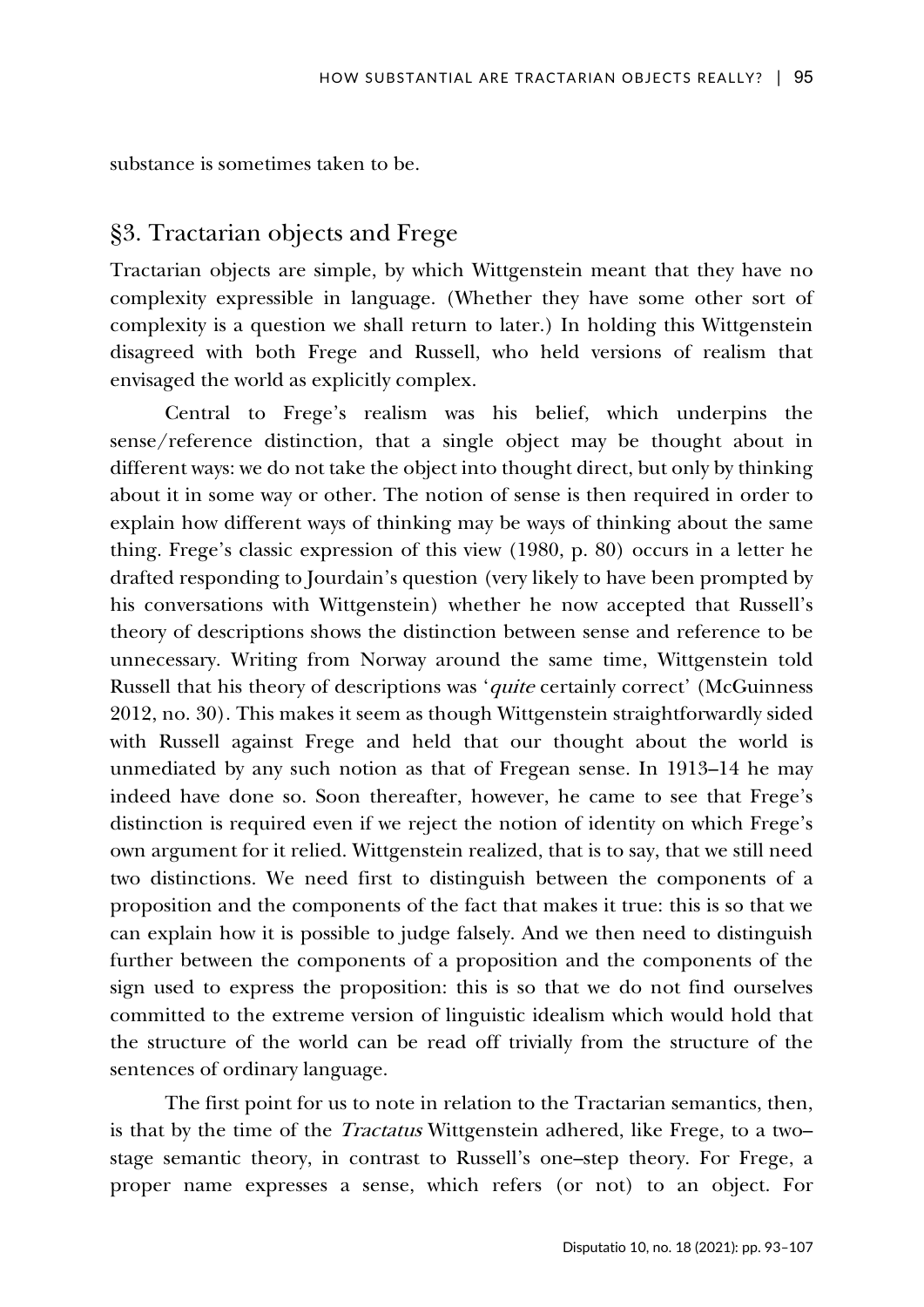Wittgenstein the simple sign that occurs in the propositional sign we write down or utter is to be understood as expressing a name—a symbol that occurs in a proposition and goes proxy for the object the proposition is about (see Potter 2019).

The distinction between simple sign and name, as I am drawing it here, is an instance of the more general distinction between sign and symbol. The latter is of course a distinction that Wittgenstein emphasizes at various points in the book, but the particular instance he rather oddly downplayed. Indeed he said that "the simple signs employed in propositions are called names" (3.202). In order that this remark should not simply remove the distinction, we are required to read it as saying that we turn a simple sign into a name by employing it in a proposition —by, as he put it elsewhere, "recogniz[ing] the symbol in the sign" (3.326).

# §4. Tractarian objects and Russell

Let us now turn to a comparison of Wittgenstein's theory with Russell's. Russell, of course, called the entities in the external world for which he had names "sense data". By giving these entities names, logic treated them as simple. But in another sense they might very well be complex. I might, for instance, be acquainted with a triangular sense–datum made up of three sides, with each of which I am simultaneously acquainted. In such a case I can both name the triangle *and* name its sides. I can therefore express in my language the sense in which the triangle is spatially complex —made up of the three sides. The triangular sense–datum is thus, on Russell's account, explicitly representable as complex, even though it has a logically simple name.

Wittgenstein's picture theory outlawed this mismatch between language and world. On his view the fact that I can express the complexity of the triangle is enough to show that it is not a simple object. Anything I say about the triangle has to be re–expressed as being really about the three sides.

Notice, though, that Russell did not suggest that his realism *required* sense– data to be complex: he did not rule out the possibility of objects that are internally as well as logically simple. Nor, indeed, did Frege hold that objects have to be complex. This suggests that the simplicity of Tractarian objects does not in itself count either for or against a realist reading of the book.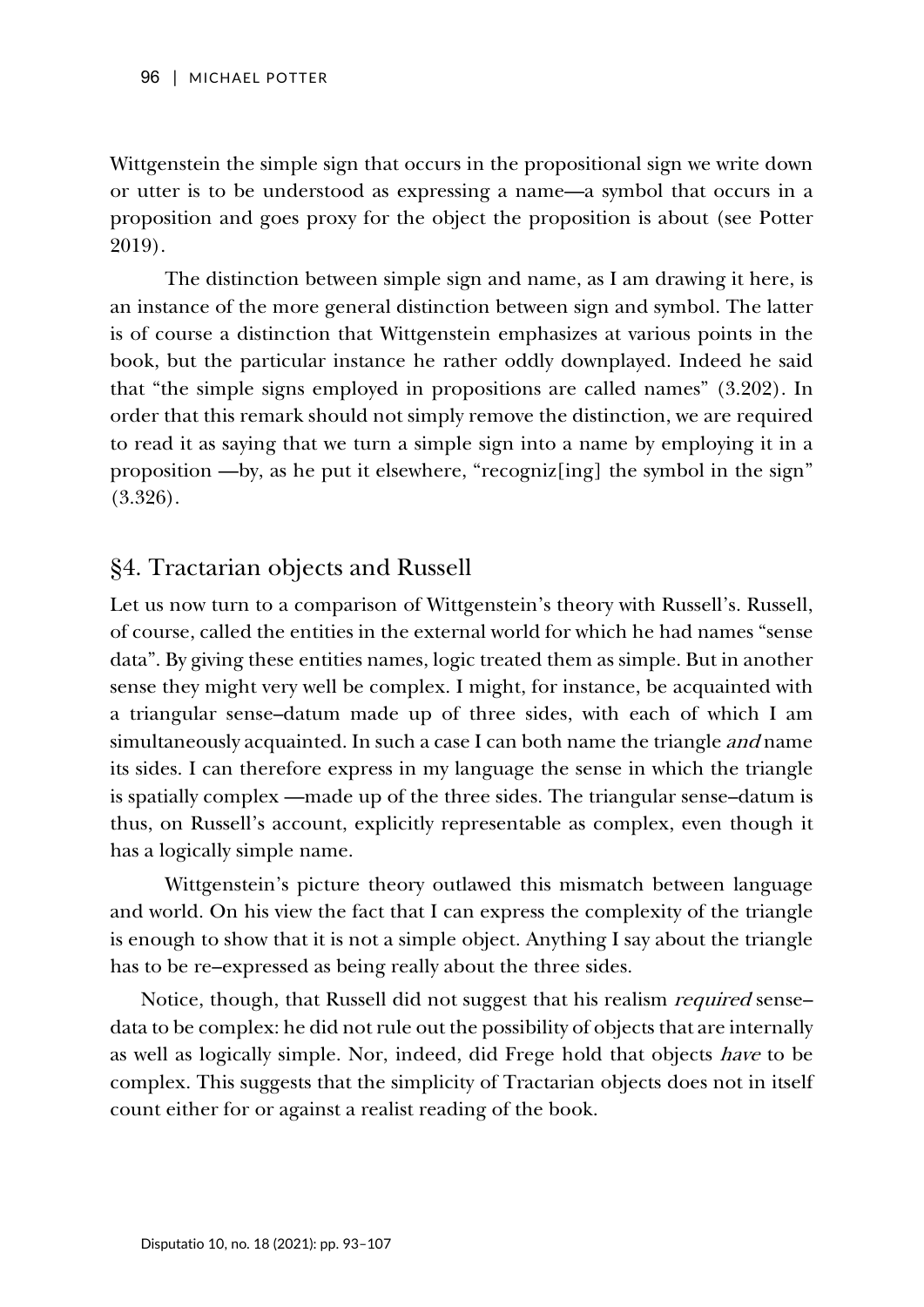# §5. Tractarian naming

In the Tractatus Wittgenstein held that "the world is completely described by the specification of all elementary propositions plus the specification which of them are true and which false" (4.26). He was therefore committed to holding also that every object has a name and that every possible atomic fact is expressed by an elementary proposition. For if there were an atomic fact with no elementary proposition to express it, a list of which elementary propositions are true and which false would fail to say whether this atomic fact obtained.

Why, though, did Wittgenstein hold this *prima facie* implausible view? Why did he in effect hold not merely that the world is *representable* in thought but that it is represented in thought? The explanation for this seems to lie in his account of quantification. He in effect represented a quantified proposition  $\forall x \varphi x$  as the application of an operator to a symbol expressing the class of propositions  $\varphi$ *a*,  $\varphi$ *b*, etc. (where *a*, *b*, etc. are all the names that can meaningfully be substituted for  $x$ ). In order for this narrowly substitutional account of quantification to give the correct result, we need every object in the domain to have a name.

Contrast this with the Fregean account, which involves temporarily adding a dummy name  $\alpha$  to the language and explaining the truth conditions of  $\forall x \varphi x$  in terms of the truth conditions of  $\varphi \alpha$  under all possible assignments of a reference to *α*. Frege's account requires only that each object in the domain should be *capable* of being the reference of the dummy name  $\alpha$  under some interpretation, not that it actually has a name.

Wittgenstein claimed that his account, in contrast to Frege's, "separates the concept all from the truth–function" (5.521), but it should be conceded that this remark is far from transparent. After all, Frege had in section 9 of Begriffsschrift offered an account of the process of extracting a function from a proposition by removing a symbol from it, and had taken some care to present that account of function–extraction as not depending on his account of the quantifier. What more did Wittgenstein think was achieved by his own account?

It is plain, at any rate, that Tractarian naming does not work quite like Russellian naming. Since every object already has a name, there can be no question of giving an object a Tractarian name as a result of an act of acquaintance. On the other hand, that is not to say that I might not associate a particular *sign* with the name as a result of such an act. One way to make Wittgenstein's view that every object has a name more palatable would be to allude once more to the distinction between sign and symbol. One might hold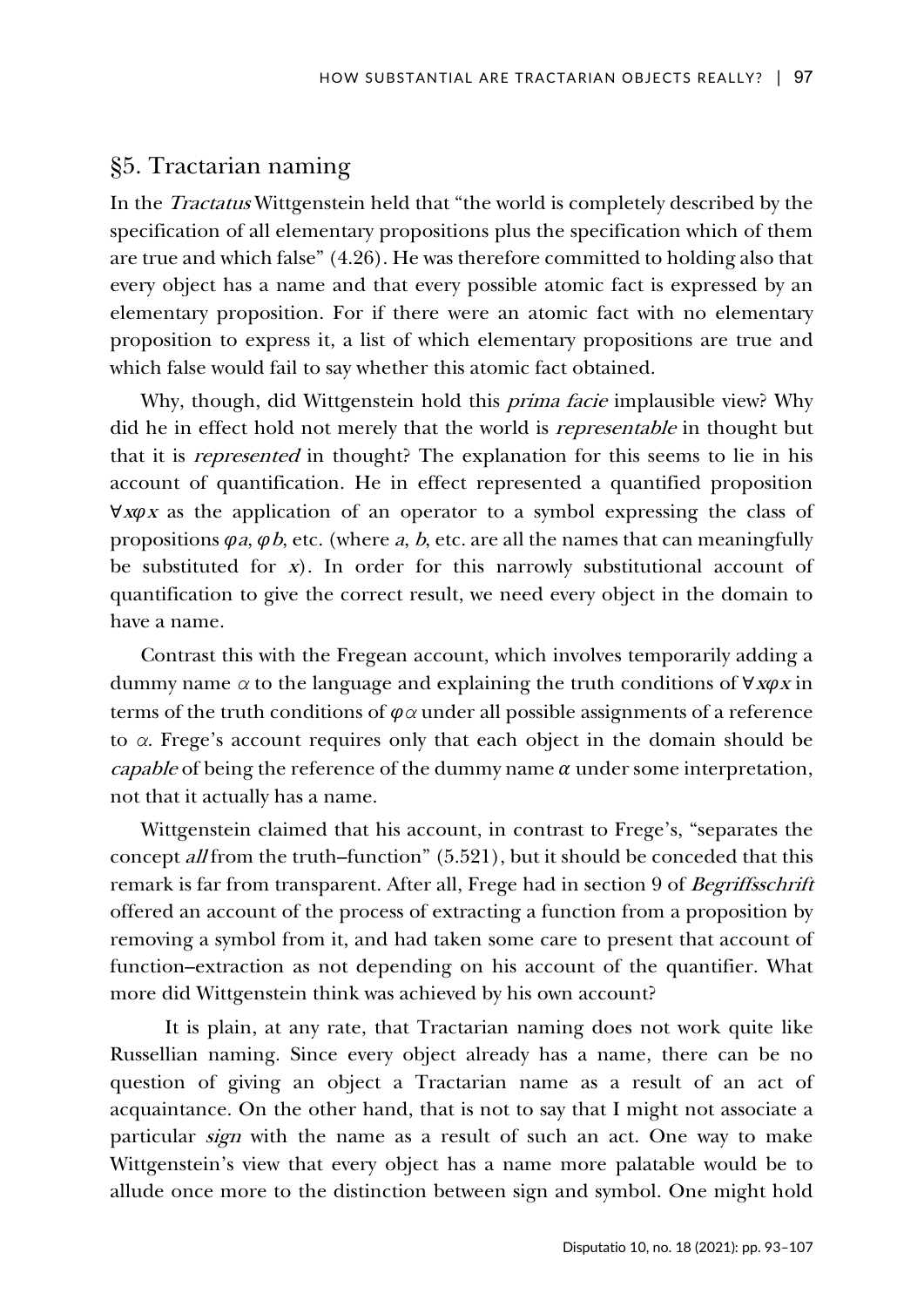that every object has a name, but that some of these names do not correspond to any simple sign. This is no doubt true of ordinary language, but Wittgenstein does not make it entirely clear whether he also held this to be true of his formal language too. For he held that "the proposition is the propositional sign in its projective relation to the world" (3.12): this does not encourage us to think that there are some names not expressed by any simple sign, and hence some propositions expressed by no propositional sign. The alternative is that he supposed the formal language to have some system for constructing names of all objects. If, for instance, points in space are objects, we could represent every point by a triple of real numbers in the familiar way using Cartesian coordinates. Of course, most of these triples have not yet been used, but we might think of them as belonging to the formal language nonetheless.

# §6. Independence

One of the central claims of the Tractatus is that the occurrence or non– occurrence of each atomic fact is independent of the occurrence or non– occurrence of every other atomic fact. Objects are the components of these independently occurring atomic facts, and they are independent in the sense that they ground the independence of the atomic facts in which they may occur. So the independence of objects in this sense can be taken as evidence of realism only to the extent that the independence of atomic facts can be so taken. We need, therefore, to ask what Wittgenstein's argument was for this independence. This is tricky, however, since the text of the Tractatus contains no explicit argument for independence at all. The best that might be offered would be to start from his notion of the sense of a proposition as consisting in the truth–possibilities of elementary propositions. Senses may thus be thought of as being like (possibly infinite) truth tables. An a priori dependence between atomic facts would amount to an a priori restriction on these senses, i.e. an a priori reason to delete a line of the infinite truth table.

What, though, would be wrong with that? A short and casual answer would be that Wittgenstein did not want to get involved in explaining how such a synthetic a priori could arise. A slightly longer and less casual answer might be as follows. First, logic cannot allow any a priori dependencies between elementary propositions, because to do so would threaten the generality of logic. But in that case there can be no a priori dependencies between atomic facts, because the picture theory requires a perfect match between the possibilities allowed by the atomic facts and the possibilities allowed by the pictures used to represent them.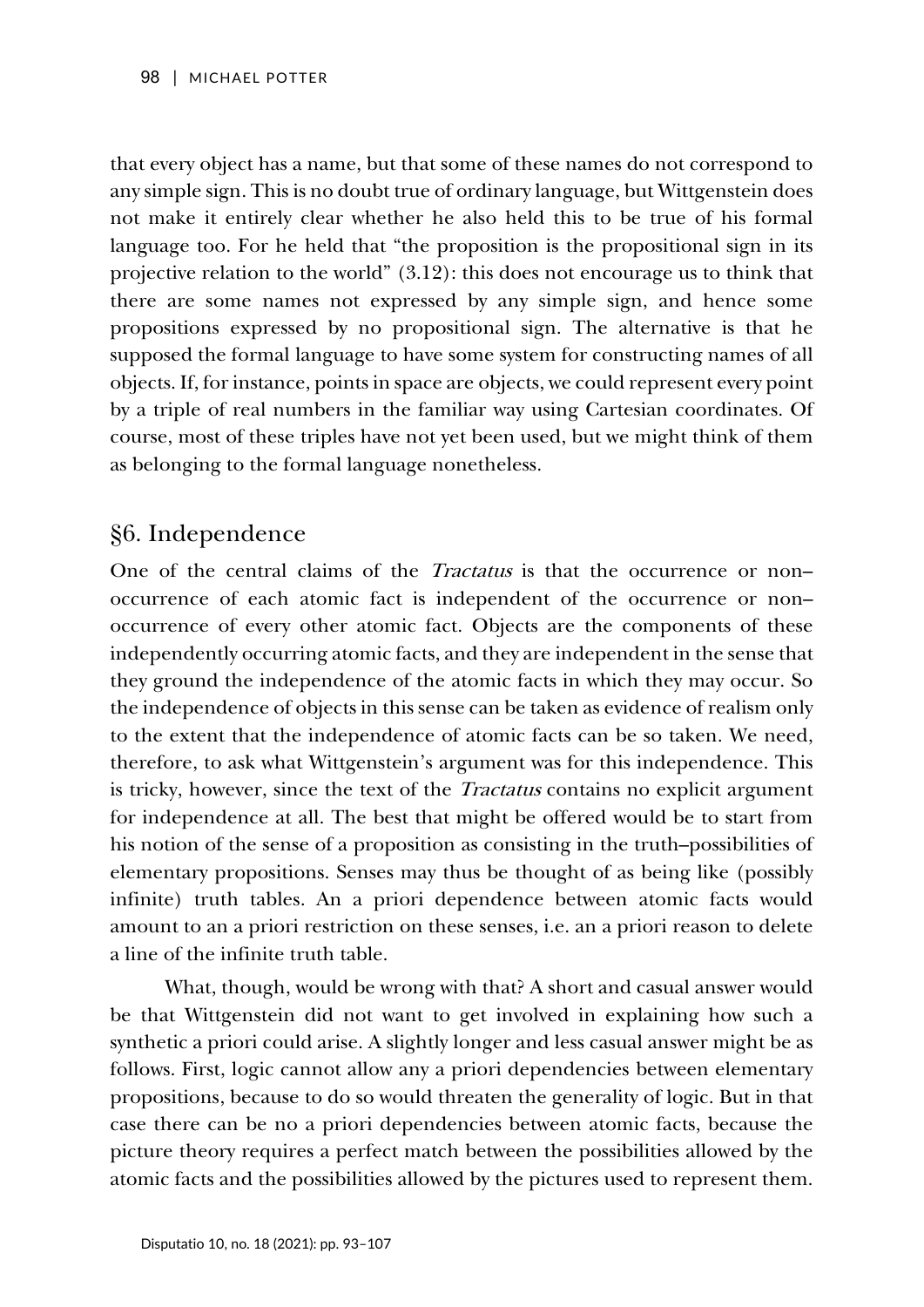The longer answer, though, can hardly be said to be a significant advance on the shorter. Both answers really amount to no more than an insistence that the picture theory is our only guide to possibility. "Outside logic all is accident" (6.3). What is important for our current purposes, though, is that Wittgenstein's route to the independence claim goes via the *representation* of the atomic facts in language and should therefore be rejected by the metaphysical realist, who wants to claim that the world is as it is, quite independently of our attempts to represent it.

### §7. Controversy over identity

The term "substance" was used by many philosophers before Wittgenstein in varying senses, and he need not have had any one usage uniquely in mind in using the word. Nonetheless, as Proops (2004) has noted, there is a particular similarity with Kant's use of the word to refer to what persists: in Kant's case substance is what persists through time; in Wittgenstein's it is what persists across different possibilities as to how it is configured to form facts. Kant, however, also held (while discussing Leibniz) that "substances in general must have some inner (intrinsic) nature … free from all external relations" (A274=B330). The Leibnizian account of space, according to which there is no more to a spatial position than the relations the position bears to other spatial positions, would thus be categorized as insubstantial. More recently, mathematical structuralists have held similarly that mathematical objects consist merely of positions in a structure and hence are not in this further sense substantial. The question which thus arises is whether Tractarian objects have an "internal nature" or not.

It is not always clear what those who talk of such internal natures mean by "internal". (This is especially problematic in the mathematical case.) On this point, though, the *Tractatus* is comparatively clear: a property of an object is internal (or formal) if the object has the property necessarily; the property is external (or material) if the object has it contingently. External properties are then just those that are expressible; internal properties are those that can only be shown.

Ishiguro (1969) suggested that names in the Tractatus function like dummy names in formal logic. If she were right in this claim, it would follow that the objects Tractarian names refer to are insubstantial in the sense just stated: they would have no internal nature, but would have a role solely as combining together to form atomic facts.

Now on this point of Tractarian interpretation Ishiguro was mistaken, as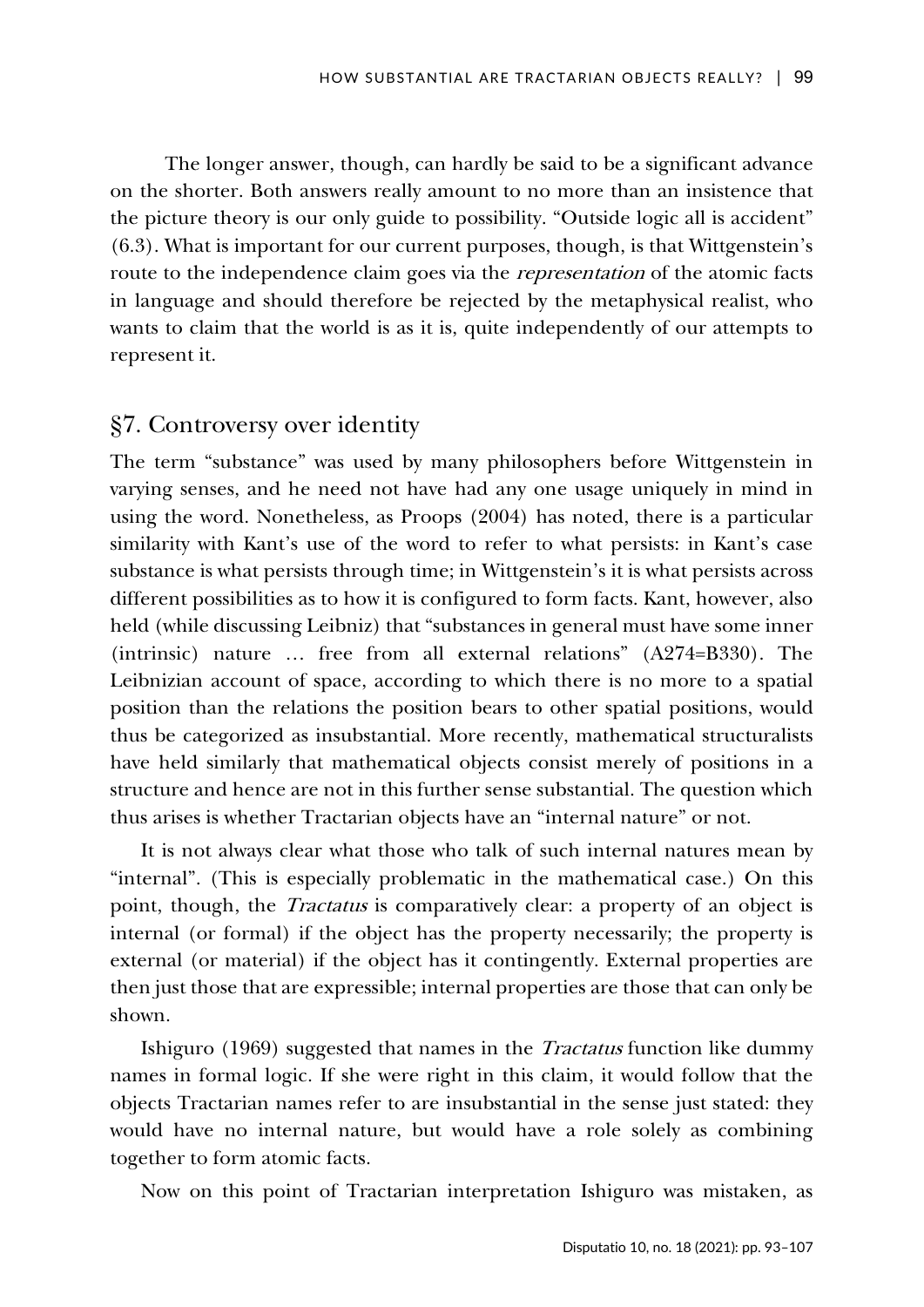various subsequent authors have noted (For a recent discussion, see Nakano 2020). The standard refutation of her claim quotes Wittgenstein on identity.

5.5302 Russell's definition of "=" won't do; because according to it one cannot say that two objects have all their properties in common. (Even if this proposition is never true, it is nevertheless significant.)

Wittgenstein thus explicitly allowed that there could be two objects that had all their expressible properties in common. Indeed, this was forced on him by his insistence that elementary propositions are independent of one another. For this entails that two objects may have all their elementary properties in common, in which case they would have all their expressible properties in common too, since every expressible property is a (perhaps infinite) truth–function of elementary properties. Wittgenstein's doctrine of the independence of elementary propositions therefore forced on him a conception of objects as substantial in the sense of having an internal nature that is not reducible to their expressible properties.

# §8. Structuralist languages

If we believe 5.5302, then, Ishiguro was wrong to hold that Tractarian objects are insubstantial. There are, however, two puzzling remarks that seem to contradict this. The first of these is as follows:

5.526 One can describe the world completely by completely generalized propositions, i.e. without from the outset co–ordinating any name with a definite object.

In order then to arrive at the customary way of expression we need simply say after an expression "there is only and only one  $x$ , which ...": and this  $x$  is  $a$ .

Wittgenstein here explicitly countenances a purely structuralist description of the world. If such a description really does "describe the world completely", it is easy to see why Ishiguro would infer that Tractarian objects have no internal nature.

What did Wittgenstein have in mind? Quine has repeatedly suggested (e.g. 1957, p. 8) that it would be possible to remove each name "a" from a formal language and replace it with the definite description " $\alpha$ x $\alpha$ ", where "Ax" is a predicate uniquely satisfied by the object previously named "a". Proposition 5.526 has encouraged some readers to think that Wittgenstein was here proposing such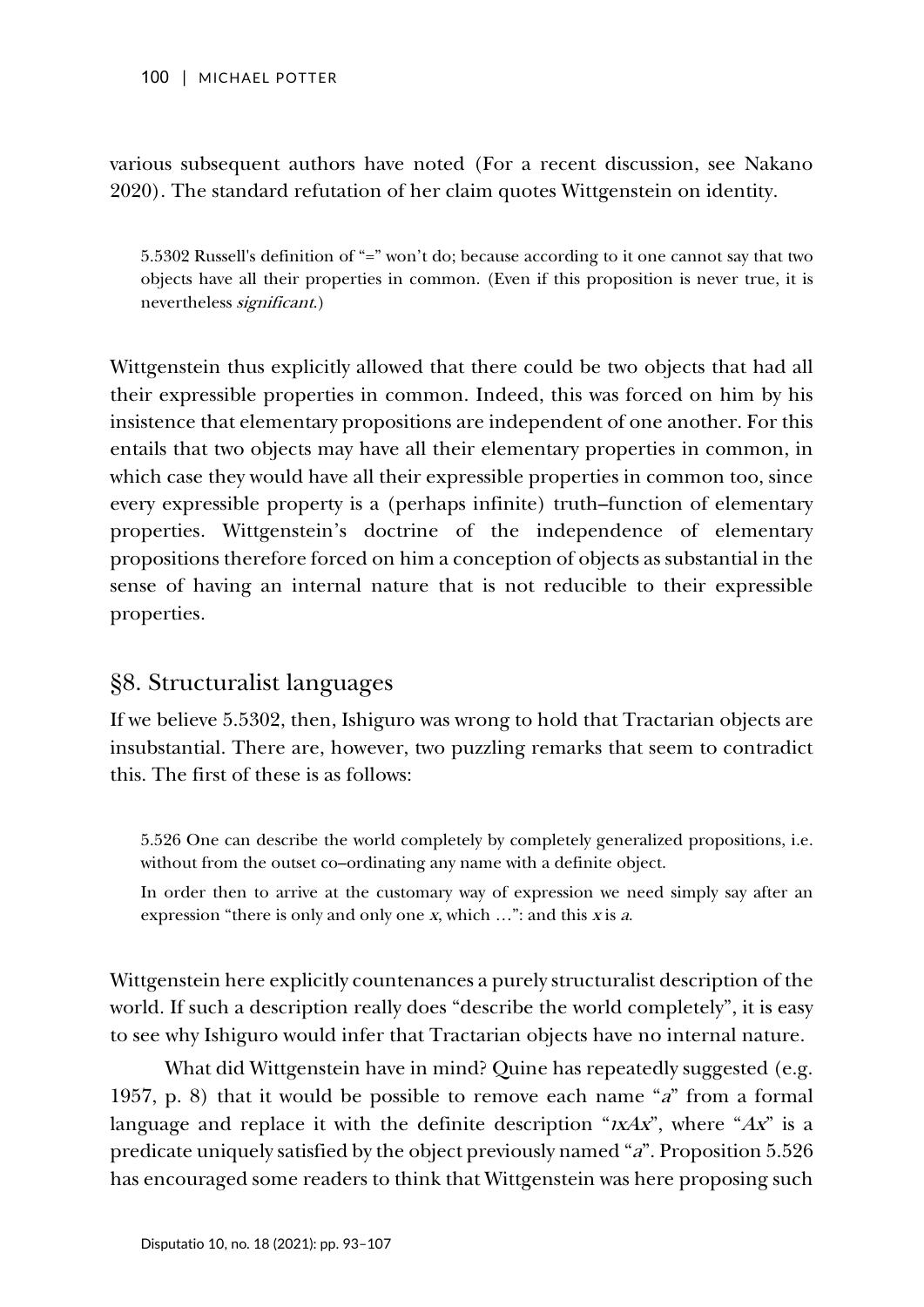a Quinean language. Despite appearances, however, this cannot be right. Quine's proposal assumes as given a Fregean distinction among primitive expressions between names and predicates. The Tractatus, by contrast, makes no such assumption. An elementary proposition is a concatenation of names. If we remove all the names from it, all that is left is an empty form. A function is obtainable by removing names from a proposition, but without names there would be nothing to remove the names from. A Tractarian formal language does not contain any primitive predicative expressions in the sense that Quine envisaged. So there cannot be a Tractarian language without names. The language in which we couched our "completely generalized propositions" would have to contain a name for each object.

This point can be generalized. If we start with a Tractarian language with a full complement of names, we can existentially quantify into the name positions in all the true sentences of the language to obtain what is now called the "Ramsey sentence" of the theory; but if we wish to retain the narrow substitutional account of quantification mentioned earlier, we cannot formulate this Ramsey sentence in a language without names.

Notice, too, that there is a further difficulty, on Tractarian principles, in the second step of the two–step process Wittgenstein proposes —namely adding "and this  $x$  is  $a$ ". This is because a Tractarian formal language does not contain a sign of identity.

Proposition 5.526 invites us to regard setting up a formal language as a two–stage process: in the first step we describe the world in a language containing only dummy (i.e. so far unattached) names; the second step hooks these names up with objects. This way of conceiving of the matter is of course familiar from any number of logic textbooks, which encourage us to study formal languages independent of their interpretation. It is worth noting, though, that elsewhere Wittgenstein showed himself resistant to exactly this way of proceeding. For instance, when Russell remarked that the theory of types is "a theory of correct symbolism" according to which "a simple symbol must not be used to express anything complex", Wittgenstein retorted, "You cannot prescribe to a symbol what it *may* be used to express. All that a symbol can express, it may express" (McGuinness 2012, no. 63). And he rejected what I have elsewhere (2020, pp. 376–377) called the "container" model according to which a grammatical category is viewed as a container that is formally specifiable in advance of the names that instantiate it (cf 4.12721). It follows that 5.526 is best regarded not as an invitation to countenance a language without names, but rather as an unfortunately phrased attempt to allude to the possibility of isolating, by means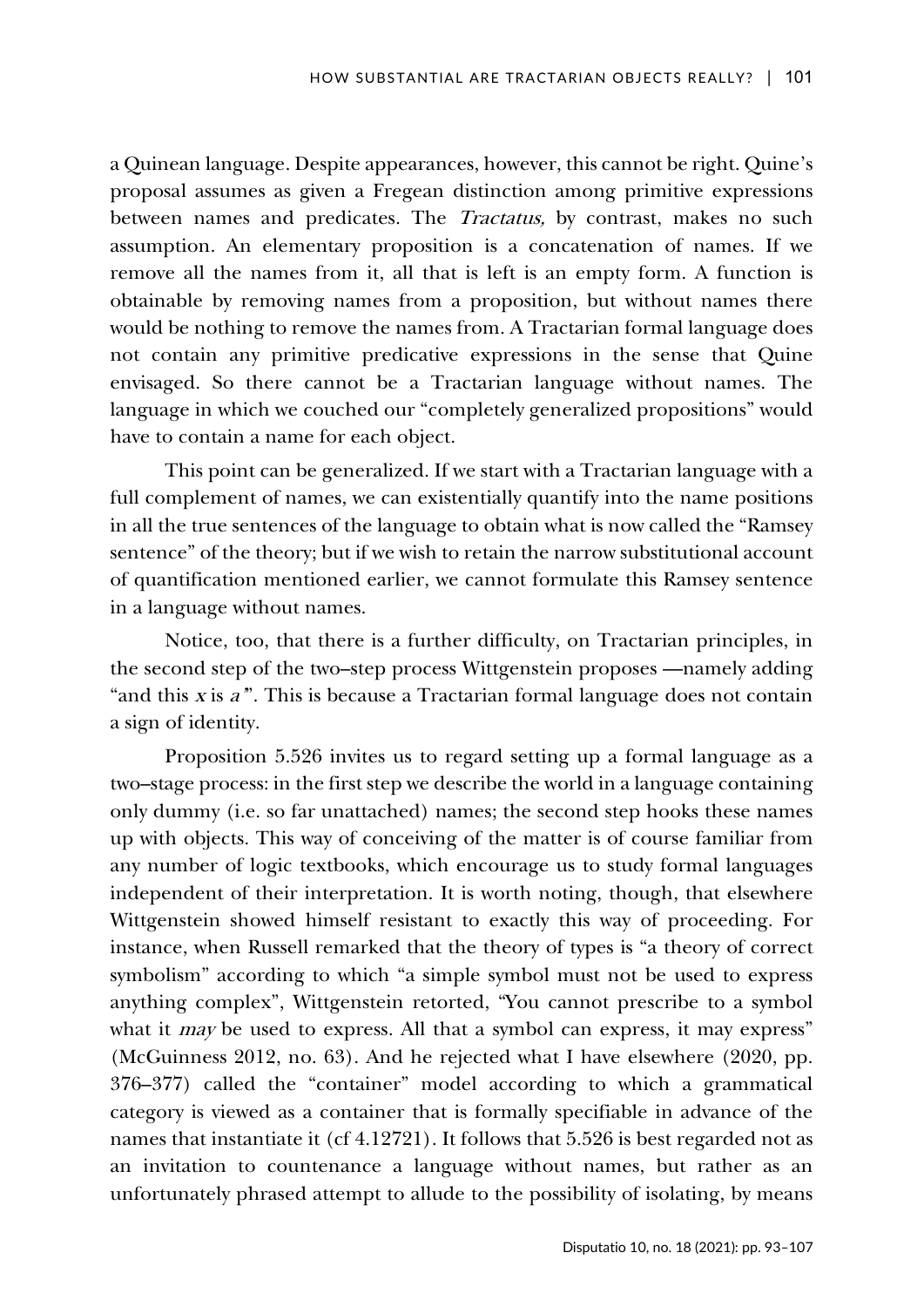of a Ramsey sentence, the purely structural part of a description of the world. The only sense in which the *Tractatus* should allow semantics to be a two–stage process is the one already alluded to, namely that in which at the first stage every object has a name; what is done at the second stage is only that *signs* are attached to (some of) these names.

# §9. Distinguishing the actual world

A second exegetical puzzle concerns the apparent tension between Wittgenstein's acknowledgment that it makes sense to say of two objects that they have all their expressible properties in common and his observation that such objects cannot be distinguished:

2.0233 Two objects of same logical form are —apart from their external properties— only differentiated from one another in that they are different.

2.02331 Either a thing has properties which no other has, and then one can distinguish it straightaway from the others by a description and refer to it; or, on the other hand, there are several things which have the totality of their properties in common, and then it is quite impossible to point to any one of them.

For if a thing is not distinguished by anything, I cannot distinguish it —for otherwise it would be distinguished.

One might no doubt wish that Wittgenstein had expressed himself more clearly here. He says, reasonably enough, that if two things have all their properties in common, then it is "quite impossible to point to one of them". Does this entail, though, that they cannot have distinct names? Wittgenstein talks of whether things can be "distinguished", but does not clarify whether merely having distinct names suffices to distinguish them.

The most plausible way to resolve the tension, I think, is to invoke the distinction mentioned earlier between a name (i.e. a sort of symbol) and a simple sign (i.e. a sort of linguistic item). We can then allow that there may actually be two objects with distinct names having all their expressible properties in common, while insisting that I could not actually attach distinct signs to them in my language (because to do so I would have to be able to distinguish them). Which signs are used to refer to which things is an empirical matter of linguistic fact. So if two objects were referred to by different signs, that would amount to an empirical, and hence expressible, distinction between them. On this account, the possibility mentioned in proposition 5.5302 is not one that arises in relation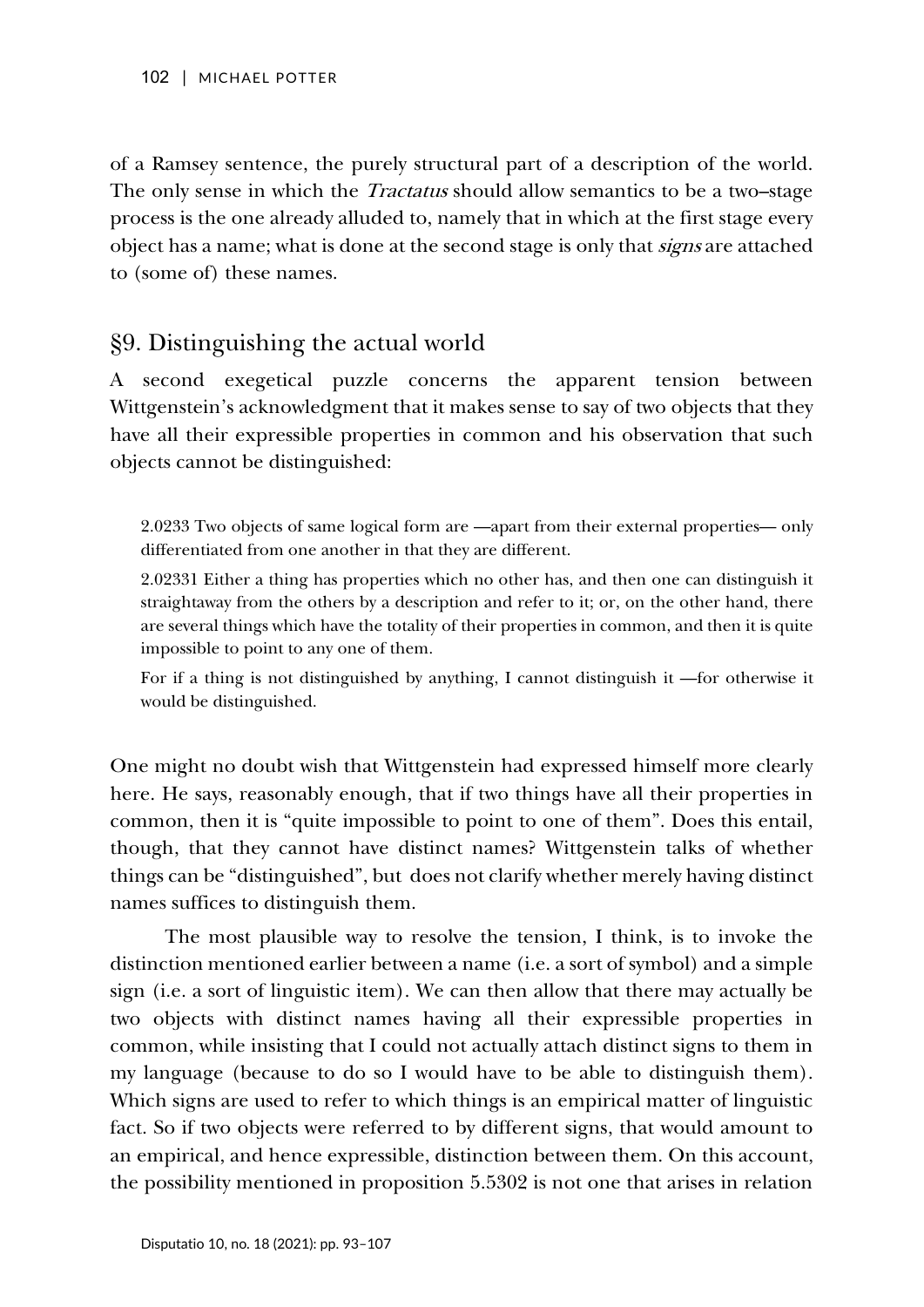to the objects that I can actually refer to. The general moral, then, is that when Wittgenstein talks of possibilities, what he means is the range of what is available to thought in general, not what I, Michael Potter, can explicitly articulate given the empirical constraints that I happen to be subject to.

# §10. But is this realism?

Ishiguro used her claim that Tractarian objects have no internal nature in support of an anti–realist reading of the book. Pears (1987, ch. 5) responded by pointing out the textual evidence that she was wrong on this point and arguing that this bolsters the realist reading of the book that he favoured. But why should it do that? Why should a conception of the world as grounded in substance favour realism? The thought behind the proposal seems to be roughly this. We have already seen that Frege's realism led him to hold that an object has a certain sort of complexity that outruns any particular way of thinking about it. But Frege, of course, was not an atomist. If we attempt to accommodate his realist conception within a Tractarian atomist framework which holds that a Tractarian object has no expressible complexity, we are compelled (the thought runs) to grant that the object has an inexpressible complexity. And that is just the internal nature that is here under discussion. According to the Fregean, then, an idealist is prevented from conceiving of the world as having an internal nature, because it is part of the transparency of an idea to its owner that its properties must in some sense lie in the open. One cannot possess an idea while being in the dark as to which idea it is.

So far as has been said, this is no doubt somewhat vague, and even if it were made precise, an idealist might well dispute it. For current purposes, though, I shall grant that there is a kind of realism that might be grounded in a conception of reality as possessing, and of the realm of ideas as lacking, an internal nature. Even if we grant the coherence of such a notion, however, Pears's objection to Ishiguro gives us no prospect of attaining it, because this internal nature is, on the account I have sketched, an outgrowth of our scheme of representation. Our recognition of it thus deploys resources that the realist should eschew.

Staunchly realist readers of the Tractatus will object at this point, however. It is true, they will grant, that the argument for the internal nature of Tractarian objects that I have offered here depends on the world's representability in thought, but that argument is nowhere stated explicitly in the text. Perhaps, they will say, Wittgenstein had in mind a quite different, non–internalist argument to the same conclusion. Indeed so, but in that case it is incumbent on them to supply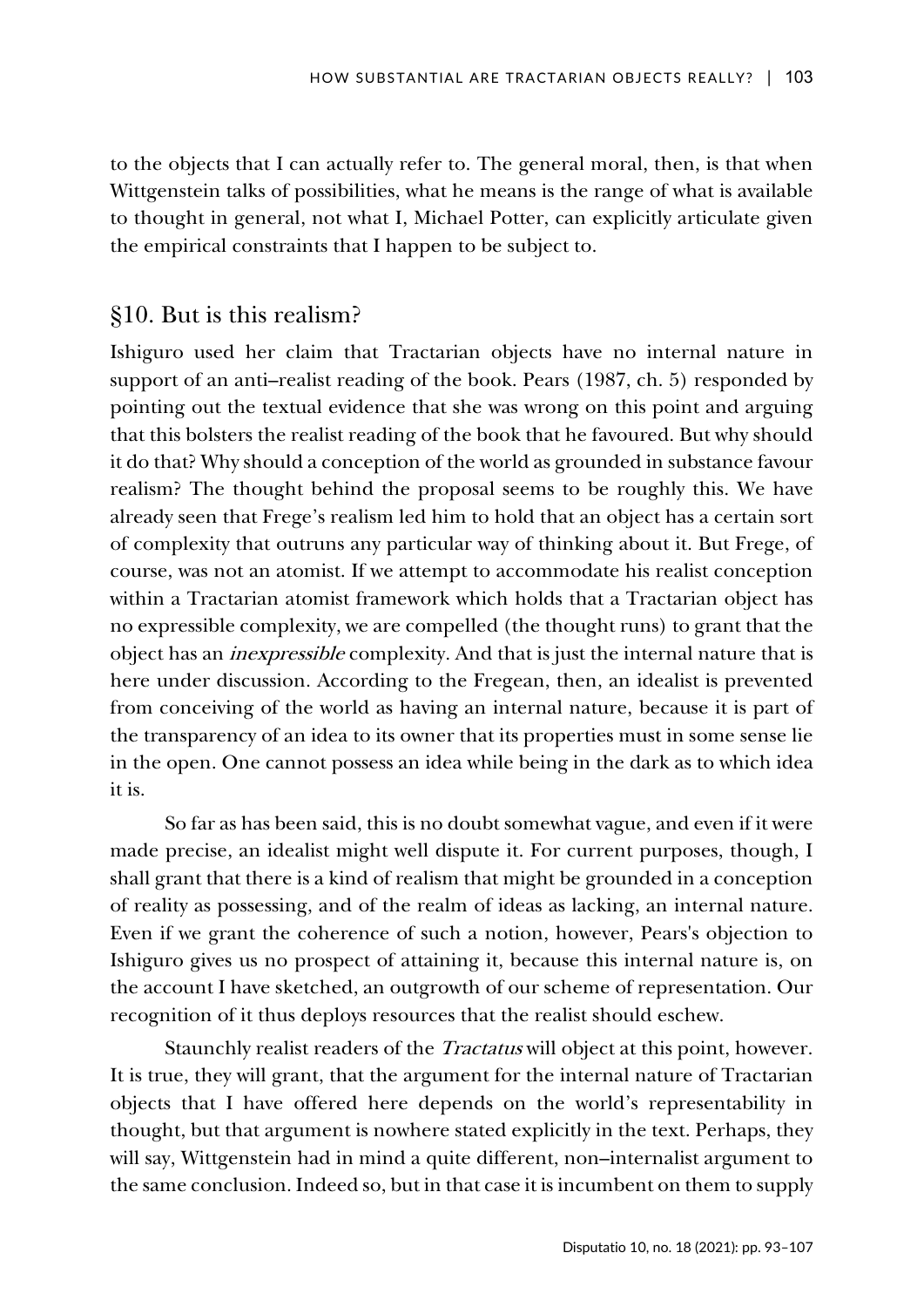the missing argument, and I for one doubt that they will find it. After all, the independence of atomic facts from one another —which is the key step— has inter alia the consequence that the number of possibilities open to the world is a power of two. It would be rather surprising if this followed on purely non– internalist premises.

The point is indeed somewhat more general. We need to recognize that (contrary to what some textbooks have claimed) the Tractatus provides little textual support for modal realism. The central notion in the Tractarian account of modality is that of the state of affairs (Sachlage, 'situation' in the Pears– McGuinness translation). Wittgenstein repeatedly (2.11, 2.202, 2.203, 3.02, 3.11, 3.144, 3.21, 4.021, 4.03, 4.031, 4.032, 4.04, 4.124, 4.125, 4.462, 5.156, 5.525) talks of these in terms of their being represented or described (by a picture, proposition or thought). One remark (5.135) mentions them in connection with inference, and hence indirectly with representation. That leaves only two early remarks (2.0122 and 2.014) which mention them without drawing an explicit connection with representation, and neither of these, it seems to me, compels a realist reading. The direction of fit which the *Tractatus* intends between thoughts and facts is, I think, disputable, with arguments on both sides. The direction of fit the book intends between thoughts and states of affairs (Sachlagen), on the other hand, seems to me to be unambiguously *from* thoughts to the states of affairs that they represent.<sup>[1](#page-11-0)</sup>

### §11. Conclusion

We have seen that Tractarian objects do indeed count as substance in a sense that has a recognizable affinity to one of earlier philosophers' uses of the word, namely that they have an internal nature. I have argued, however, that this does not support a realist reading of the *Tractatus* in the way that Pears hoped, not because this notion of substance is in itself inimical to realism, but because the argument that Tractarian objects are substantial in this sense depends crucially on their role as the references of names. In other words, a Tractarian realism grounded in substance can be attained only via our attempts to represent the world. The *Tractatus* thus leaves us with a conception of the world that is, in this respect at least, neither determinately realist nor determinately idealist.

<span id="page-11-0"></span><sup>1</sup> This somewhat peremptory denial of modal realism in the *Tractatus* deserves more explanation, but lack of space prevents me from supplying that here. I hope to rectify this omission in forthcoming work.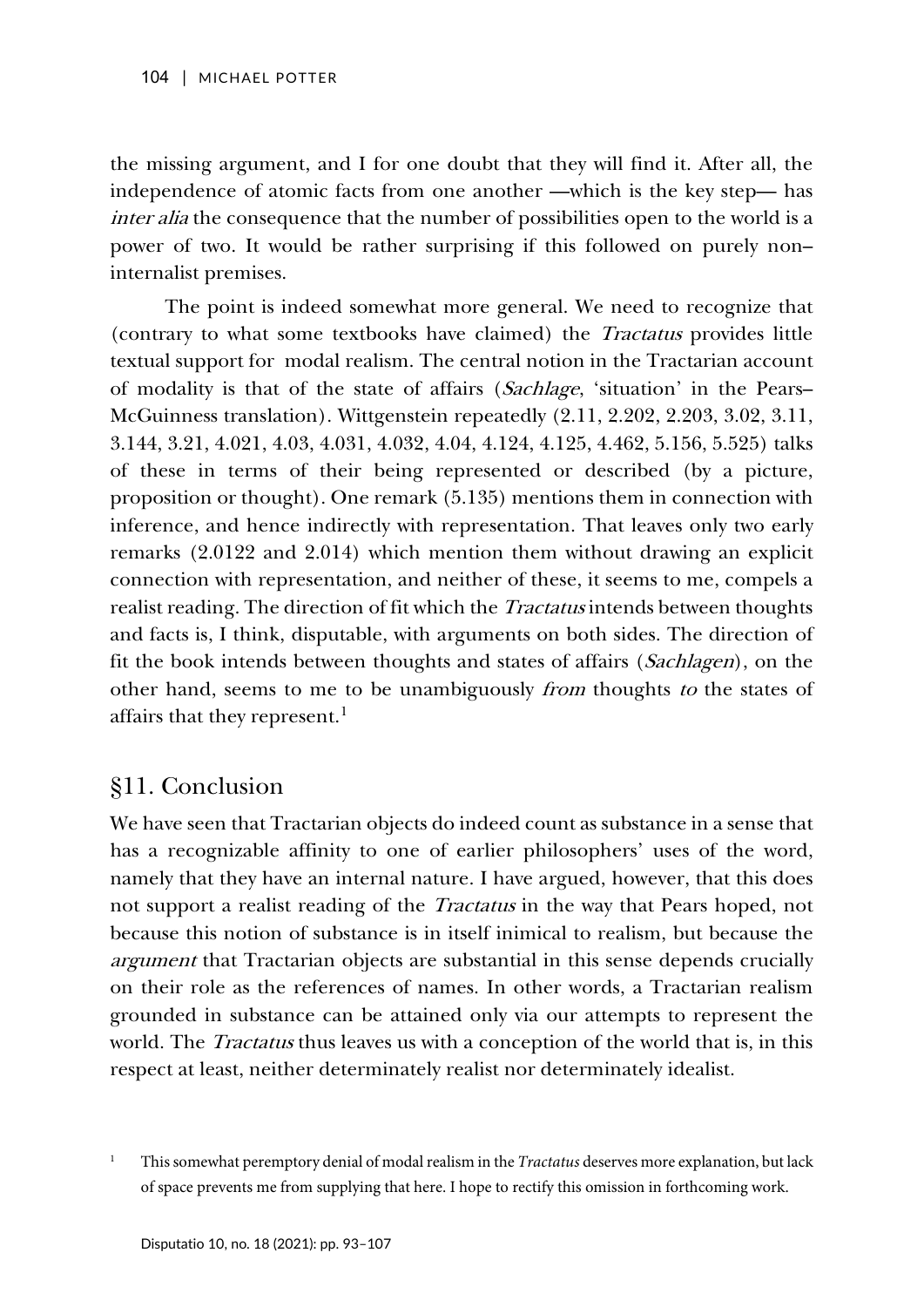# ACKNOWLEDGMENTS

I am grateful to Peter Sullivan for conversations about some of the issues discussed here.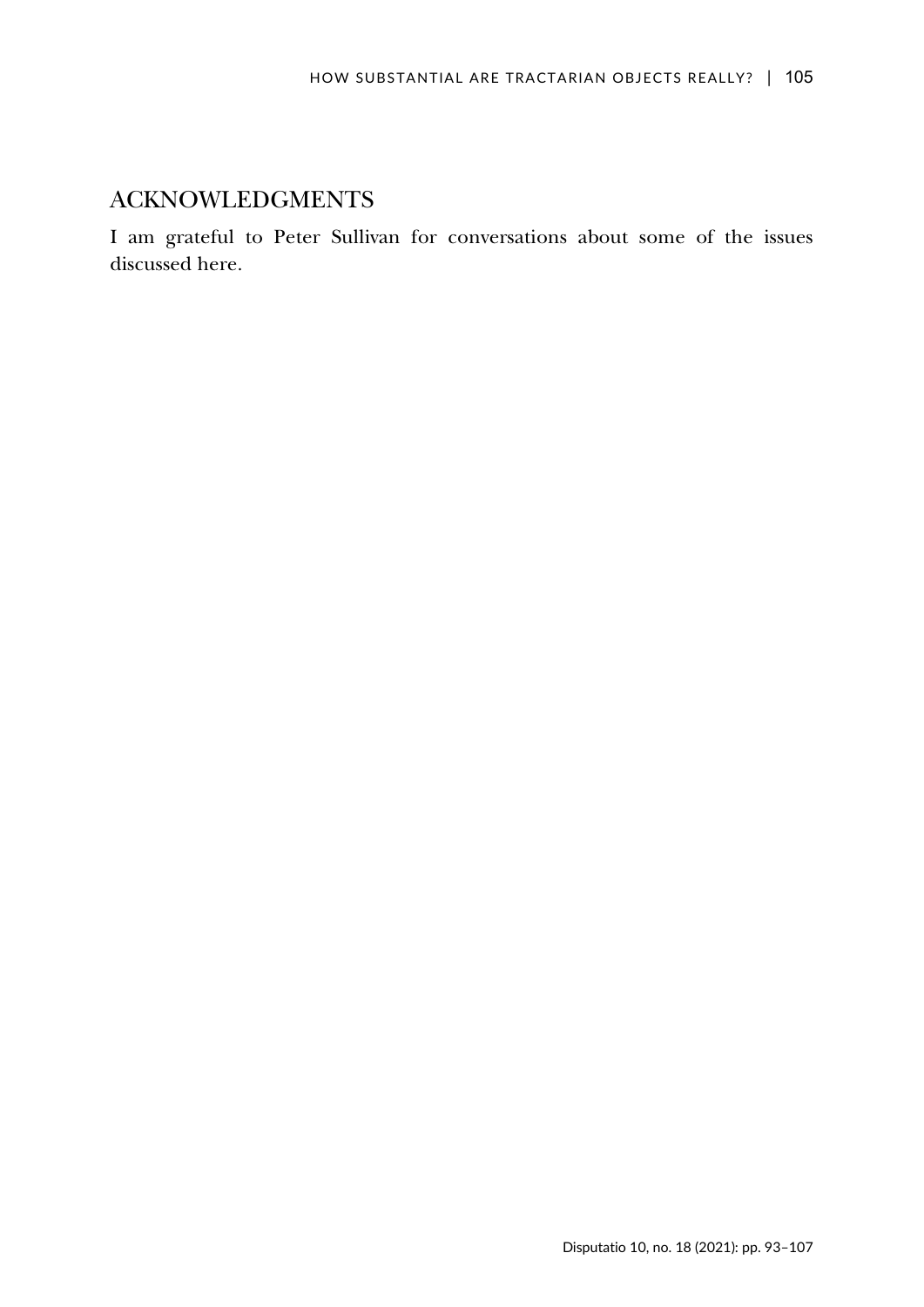### REFERENCES

FREGE, Gottlob (1879). Begriffsschrift. Halle: Nebert.

- FREGE, Gottlob (1980). Philosophical and Mathematical Correspondence. Oxford: Blackwell.
- GEACH, Peter (1977). Preface to his translation of Frege's Logical Investigations. Oxford: Blackwell.
- ISHIGURO, Hide (1969). «Use and reference of names». In: Studies in the Philosophy of Wittgenstein, edited by Peter Winch. London: Routledge.
- MCGUINNESS, Brian (editor) (2012). Wittgenstein in Cambridge: Letters and Documents 1911–1951. Malden, Oxford, Chichester: Wiley–Blackwell.
- NAKANO, Anderson (2021). «Haecceitism in the Tractatus: A refutation of Ishiguro's view on Tractarian names». Analysis vol. 81 num 2: pp. 232-240.
- PEARS, David (1987). The False Prison: A study of the development of Wittgenstein's philosophy. Oxford: Clarendon Press.
- POTTER, Michael (2019). «Propositions in Wittgenstein and Ramsey». In: Philosophy of Logic and Mathematics: Proceedings of the 41st International Ludwig Wittgenstein Symposium, edited by G. M. Mraas et al. Berlin: De Gruyter.
- POTTER, Michael (2020). The Rise of Analytic Philosophy 1879–1930: From Frege to Ramsey. Routledge.
- PROOPS, Ian (2004). «Wittgenstein on the substance of the world». European J. *Phil.*, vol. 12, num 1: pp. 106–126.
- QUINE, Willard van (1957). From a Logical Point of View. Cambridge, MA: Harvard University Press.
- SCHMITT, Richard (2003). «Frege's letters to Wittgenstein on the Tractatus». Bertrand Russell Society Quarterly, vol. 120.
- WITTGENSTEIN, Ludwig (1922). Tractatus Logico–Philosophicus. Translation by C. K. Ogden and F. P. Ramsey. London: Kegan Paul.